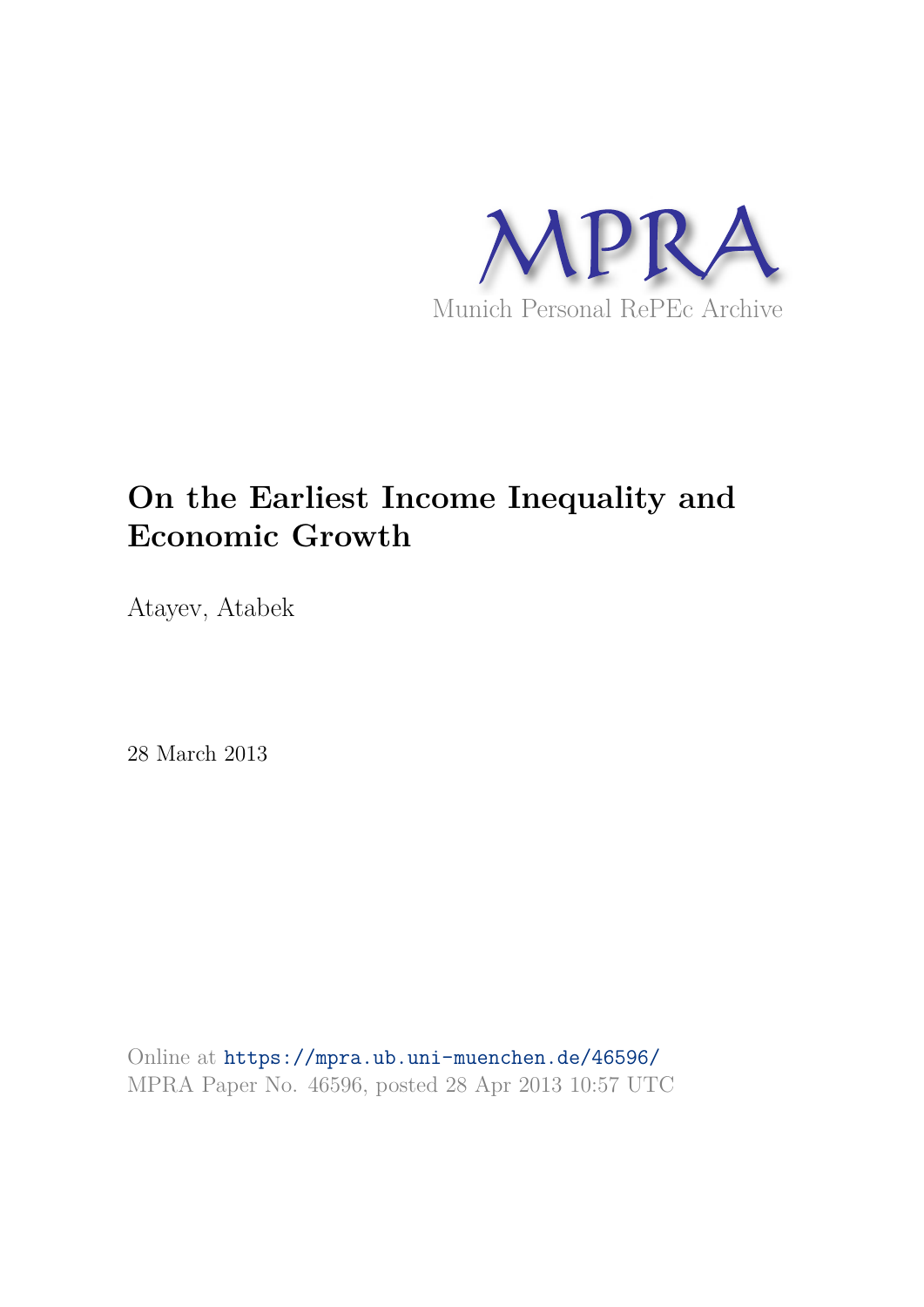**Author:** Atabek Atayev

**Title:** On the Earliest Income Inequality and Economic Growth

#### **Author's Affiliation:**

Atabek Atayev, Independent Researcher Accountant Dragon Oil (Turkmenistan) Ltd. 9/1 Ata Govshudov st Ashgabat 744013, Turkmenistan Phone: +993 (12) 936404 (ext. 3541) +996 (12) 935333 +971 (4) 3053541 Fax: +993 (12) 936377 Email: [apacctrecon@dragonoil.com](mailto:apacctrecon@dragonoil.com) Email: [atabek.ataev@gmail.com](mailto:atabek.ataev@gmail.com) 

# **Mailing address:**

Atabek Atayev 5 Almaz st, City Dashoguz, 746300, Turkmenistan.

**Abstract:** Analysis of the earliest income inequality and economic growth reveal new insight on interrelation between the variable. This is why our study focuses on analyzing causes of the earliest inequality and growth. We find that external power exercised by slave owners is force which has given occasion to inequality and growth and their positive correlation. This finding provides fundamentally different understanding of the issue.

**Key Words:** Division of Labor, Economic Growth, Freedom, Game Theory, Income Inequality, Slavery.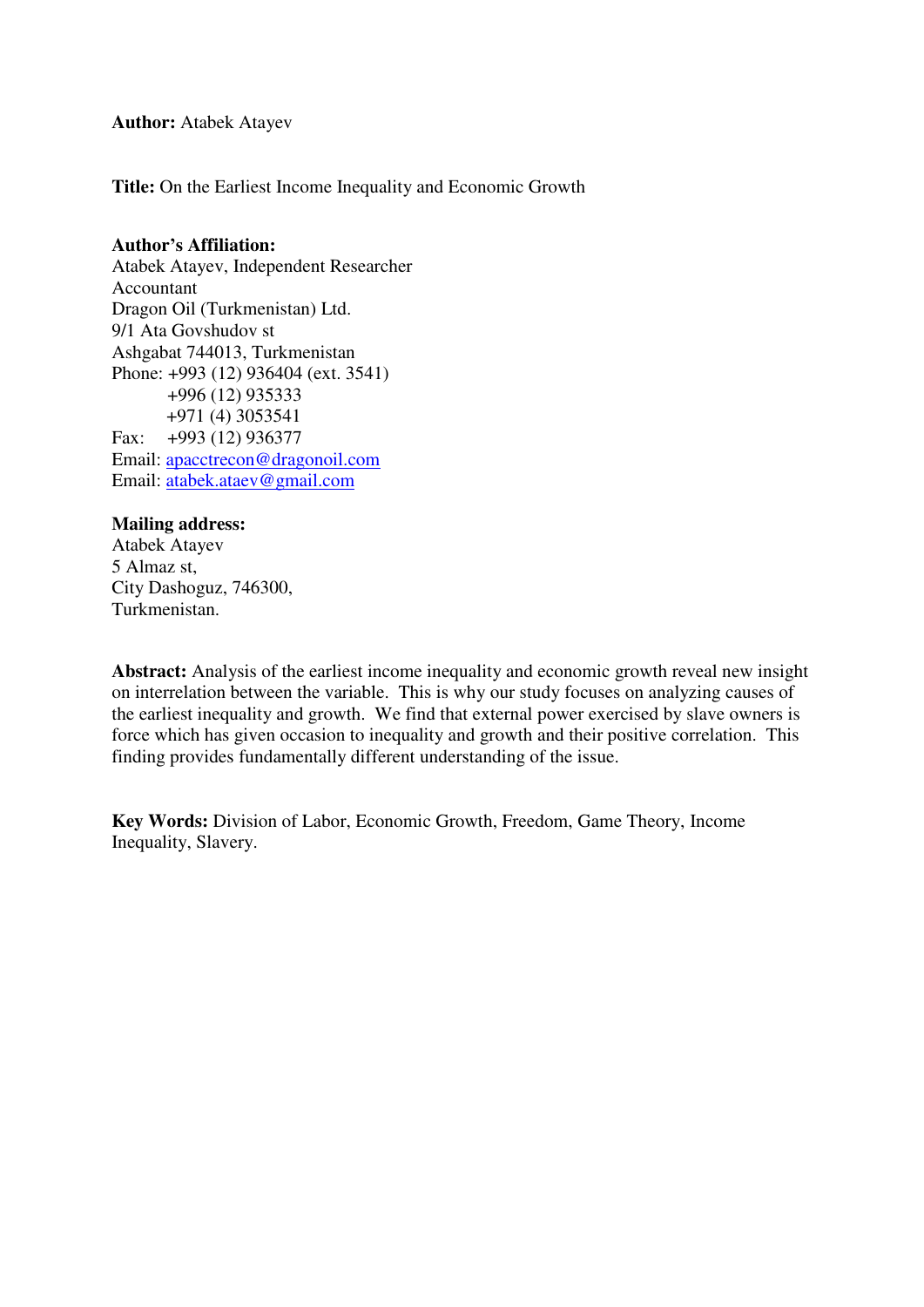#### **1. Introduction**

With the current study, we attempt to contribute to understanding interrelation between income inequality and economic growth. We analyze the earliest income inequality and economic growth in human history since we believe that contradictions in current economic literature on the topic occur because thorough study of the earliest inequality and growth has not been conducted. To efficiently conduct our analysis, it is imperative to analyze individual behavior at times when the market relations among individuals have started taking place. The analysis serves mostly as a development of Tolstoy's study (1886), a study which has been ignored by economists. Unlike the author's examinations, our analysis is based on simple, yet strong, model of game theory. Yet we are constrained to scrutinize the issue from economic point only, whereas Tolstoy studies philosophical aspect of the issue as well.

We have organized the paper as follows. We will elucidate our models in the next section. Later, we will state results deducted from the models. In sections 4 and 5, we will deliver explanation of the results and compare our results with those of the earlier studies. We will provide concluding remarks in the final section.

#### **2. The Model**

Time span between primeval and slavery ages is commonly known as a period when the earliest market relations started taking place. To construct a model, we will make assumptions on individuals' freedom, exchange/trade, and division of labor to make our model to fit to reality of the above time period. We apply most of the assumptions for simplification purposes, and later we will relax them.

One of the assumptions of the model relates to individual freedom. We assume that a person is free to do anything he wants, and no one restrains his freedom. Nevertheless, in order to maintain the sense of freedom, a person is absolutely free to do anything, except that which restricts the freedom of another. This idea eliminates the existence of monopoly, oligopoly, government, and any other institutions and/or powers which can exercise power to compel a person to act against his will. Each person makes his individual decisions, and each one acts on the basis of the decisions he made.

Next, we assume that, in a society in which freedom exists, all people in workforce are homogenous in their needs and abilities. $<sup>1</sup>$  Each person produces those types of goods and</sup> services which maximizes his utility. Since everyone has approximately the same needs,

<sup>&</sup>lt;sup>1</sup> The assumptions of the homogeneity of people and freedom are reasonable to describe the state of societies in ancient times before slavery and after primeval periods, times when no institutions to control people's actions had been established. That time span has taken place in different dates depending on the place. According to Boatwright et al. (2004), 4,000 BC corresponds to the time when degree of specialization and that of income inequality as well as technological improvement were insignificant in the territory of modern Italy. In Cantor's (2003) study, a social order before 6,000 BC in Egypt is close to that we describe in our study. For other authors (MacKendrick et al, 1969), time before 200,000 BC in England represents a period in our model. The dates, however, are of little importance for us. What is important is properties of the society in those time period. During those times, people were close to absolute homogeneity in their needs and abilities. It is commonly known that each man was busy hunting and/or producing agricultural goods. Each woman was busy in the agricultural sector too, but she also was busy doing jobs which naturally tend to be done by women—such as taking care of children—instead of hunting. Men's and women's duties differed to some extent; still specialization did not reach that degree which caused great improvement of labor. Also no human established institutions which had restrained people's freedom. A tribe might have certain rules, but those rules were designated mostly to support the above principle of freedom—to not do actions which limit others' freedom. Hence, it is not wrong to assume that in the earliest periods of human history people were homogenous in needs and abilities.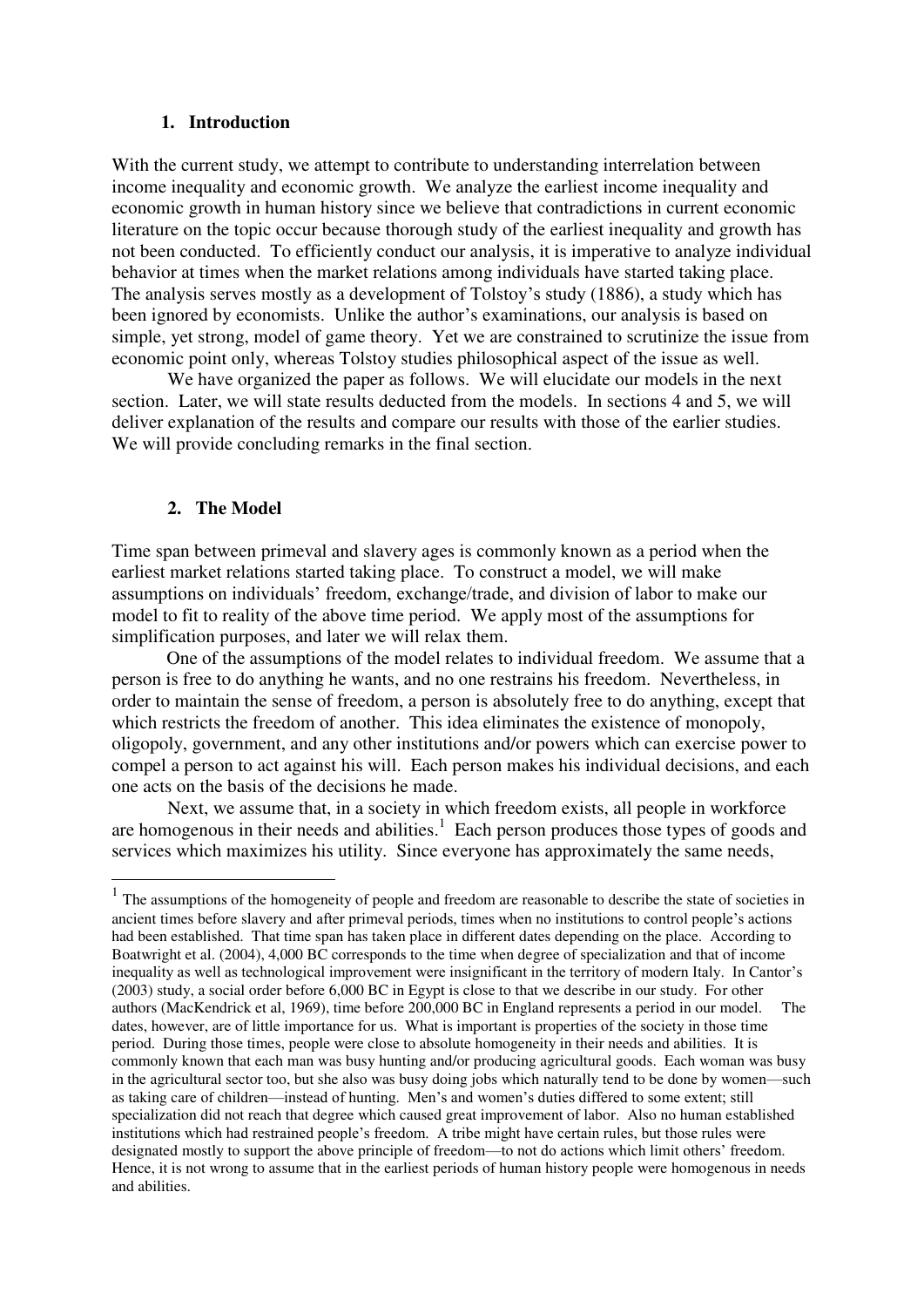each person produces that same set of goods and services which every other person does. That each person produces the same set of goods and services eliminates existence of division of labor. Since there is no specialization of labor, the production of a person is barely high enough to satisfy his needs. In other words, a person produces just enough to meet his own needs because there is no division of labor which causes improvement in production. In light of these points, it logically follows that there is no need for exchange.

Also, in such society, there is no need to specialize. Given that there is no power that forces a person to exchange, let us assume that a person chooses to specialize in production of a good *X*. He produces that good in such quantity that he possesses surplus. In case, if the other persons in the society exchange their goods and services to the good *X*, the person can improve his utility by exchanging his surplus product with the other goods and services. However, the others do not want to exchange anything with him since each of them produces a set of commodities in such quantities which are only high enough to satisfy each of the others own needs. That is, no one, but the person who specializes, will have a surplus production for the exchange. This means that, if a person specializes in production of a certain good, then the person ends up with consuming only that good only, i.e., the person will not be able to meet his needs. Thus, in this type of society, people do not possess the will to specialize.

# *2.2.Society with Two Persons and Two Goods*

Figure 1 demonstrates the above state of society in a simplified form. We assume that there are two individuals and two different goods. Each faces two choices: to specialize in production one of the goods or not to specialize, which is to produce both goods. In the case they choose to specialize, it would be logical they will specialize in production of different commodities—specializing in the production of the same good does not make sense. Since we suppose the persons are similar in their needs and abilities, the level of each one's utility in identical cases are equal. Although the model is a simplified one, it is relevant to apply it for an analysis of the type of society described above.

In the figure, the numbers in the brackets show the level of utility of each person. In the brackets, the numbers on the left represent *Person 1*, and the numbers on the right represent *Person 2*. The numbers are chosen arbitrarily, but that does not affect the overall outcome.

If no one specializes, then the level of utility of each person is equal to *5*, which is less than the outcome *(7;7)*, which occurs when both choose to specialize and exchange their goods. In the latter case, each consumes more than each does in the former case. In each of the other two cases, a person who specializes consumes only that good, in production of which he specializes; and the other person who produces a set of both goods consumes that set because that set of goods is utility maximizing and also is barely high enough to meet his needs. Although the one who specializes consumes more of the good in production of which he specializes, more consumption of that good only decreases his initial level of utility (from *5* to *2*) since only consumption of a combination of the two goods can satisfy his needs.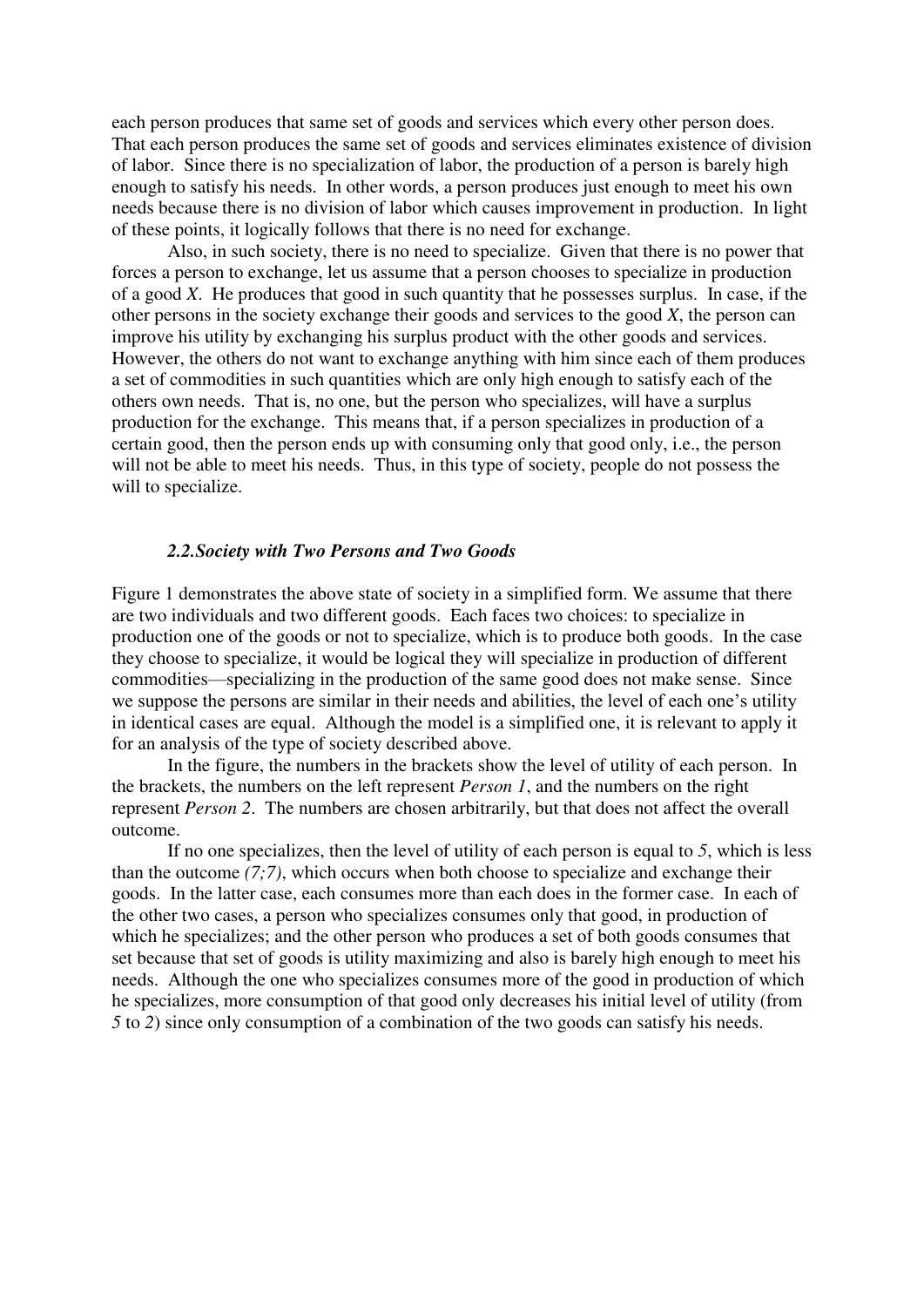| Person 2<br>Person 1 | Specialize | <b>Not Specialize</b> |
|----------------------|------------|-----------------------|
| Specialize           | (7;7)<br>∧ | (2;5)                 |
| Not Specialize       | (5:2)      | (5;5)                 |

Figure 1. A two person game with two commodities.

There are two equilibriums in the system. They are *(Specialize; Specialize)* and *(Not Specialize; Not Specialize).*

In the model, it is not necessary that, in equilibrium point in which both persons choose *Specialize* strategy*,* the utility levels of the persons are equal. That point will still be an equilibrium point even if the utilities are different; but each utility level should not be less than utility level in the other equilibrium *(5;5).*

Furthermore, in the model, we have assumed that a person can produce only one good under *Specialize* strategy and a fixed set of both goods under the other strategy. Now, we will loosen that presumption, and will suppose that a person may choose to partially specialize in production of a certain good under *Specialize* scheme. That is, a person can produce both goods, but a production of one of them is now higher than it has been under *Not Specialize* strategy.

Relaxing the assumption generalizes the above model. If degrees of partial specialization are closer to each other, then there are two equilibrium points as above. If degrees of partial specialization are significantly different from each other, there is only one equilibrium point, which is autarky.

# *2.3. Society with n Persons and m Goods and Services*

To better fit our model to the reality, we say that there is *n* number of persons in a society. In autarky, each person produces *m* number of different goods and services.<sup>2</sup> Each faces mainly three choices: to specialize in production of one good or service only and exchange the surplus; to partially specialize in production of one or more goods or services and exchange the surpluses; or not to specialize at all, that is, to produce a set of goods and services which meets his needs and, correspondingly, not to exchange, since he does not have any surplus. Also more than one person can specialize in production of the same good or service. And finally, each one has fixed number of pure strategies.

The above system has multiple equilibriums. Given that two persons specialize in different production, *(Specialize; Specialize; …)* with different combinations instead of multiple full stops, *(Specialize; Partially Specialize; …)* with different combinations instead of multiple full stops, *(Partially Specialize; Partially Specialize; …)* with different combinations instead of multiple full stops, and autarky are the equilibriums.

We should note that it is not reasonable to apply mixed strategy game to We analysis. In fact, we do not have enough data and information to support this point. Nevertheless, on the basis of logical judgments, we are inclined to believe that our point is a right one. The reason is that it is so difficult for an individual to repeat the process of specializing and then

-

<sup>&</sup>lt;sup>2</sup> If  $n>m$ , or  $n \le m$ , or  $n=m$  do not affect our analysis.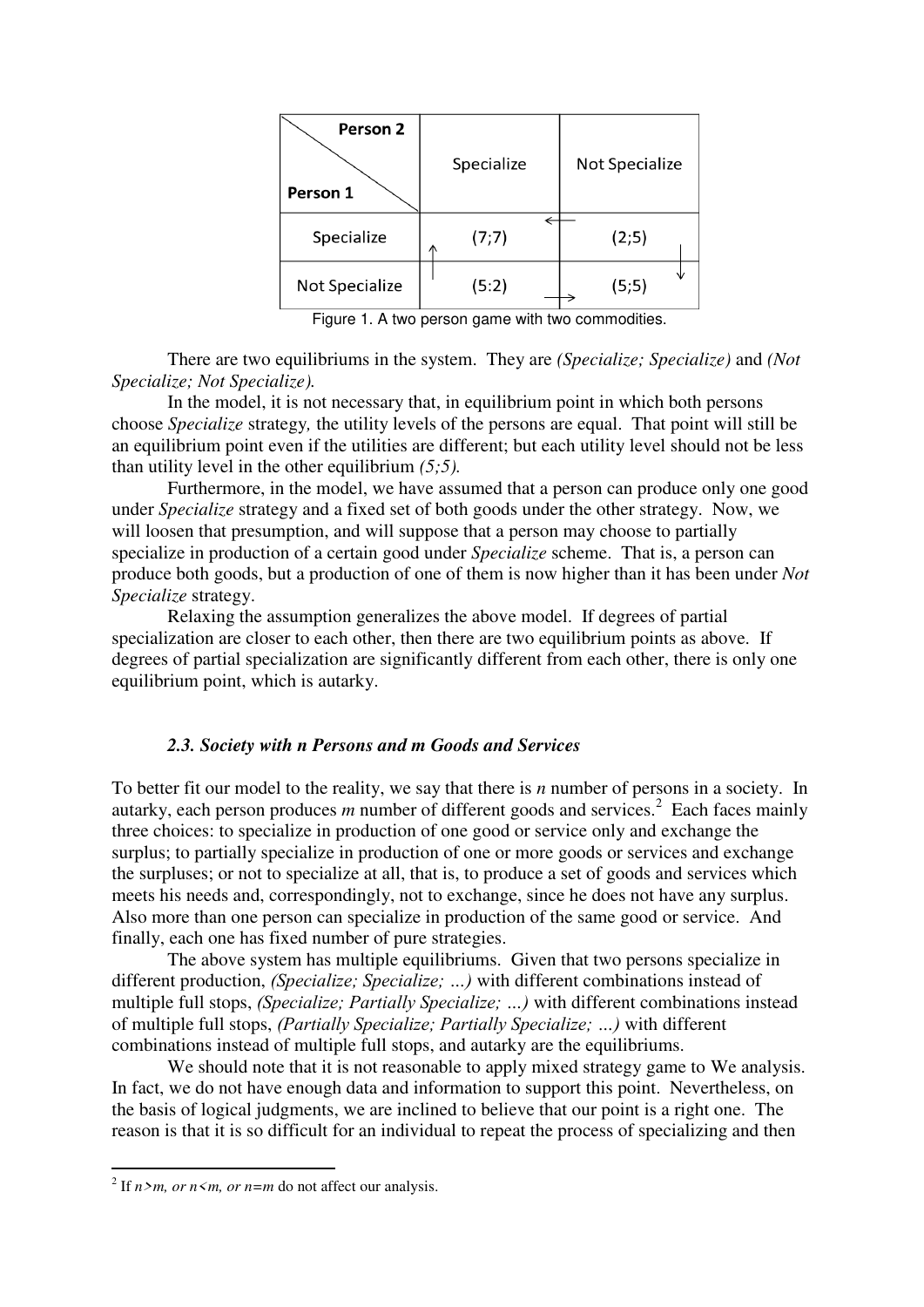going back to autarky several times that it is most probable that he does not choose mixed strategy. Usually it takes several years to specialize in production, for instance, of wheat. Once a person starts earning his living by producing wheat only, it is hard for him to switch to autarky. Although hard, but that is possible. Yet it is extremely hard to repeat such switches several times. Still this is a product of our logical thinking only, which is why a thorough analysis of test our point is needed.

Finally, we will loosen the presumption that the production is barely high enough to satisfy a person's needs. We suppose that, in autarky, each person produces surplus of some goods and the persons do not produce surplus of the same single good. In fact this notion of surplus production releases constraint imposed by assumption of homogeneity of individuals. Now the individuals are different in their abilities and wants (but not necessarily needs)—a person produces surplus of those goods and services which he wish to consume more, and this leads to improvement of his skills in those surplus productions. Following Nash's model (1949), we have a typical model in which specialization and trade is the only equilibrium.

#### **3. Results**

Summing up our above analysis, we have reached the following results. In a society with two persons and two goods, in which a person can do anything but that which hinders the freedom of the other, in which specialization has not taken place, and in which production without specialization is barely high enough to satisfy the persons' needs, the economic system is in a state of equilibrium. Each individual in that society does not possess the will to specialize or to trade. Only cooperation or an external force can disturb the equilibrium and move the system to another equilibrium—each person specializes and trades.

Supposing that the persons can partially specialize generalizes our conclusions. Again, an autarkic society is in a state of equilibrium. Also there is another equilibrium point, which holds only if the degrees of the persons' partial specialization are not significantly different from each other. The society can move to that equilibrium only if the persons agree to specialize and exchange their surpluses or if an external force compels them to do so.

In a model with *n* individuals and *m* types of goods and services, the analysis triggers the following outcomes. A free autarkic society in which each individual, similar in his needs and abilities to the other individuals, produces a set of commodities and services which is barely high enough to satisfy his needs is in a state of equilibrium. The society can move to another of many possible equilibriums only if the individuals agree to specialize and exchange their surplus products with each other or only if an external power forces them to do so.

In a similar model, but in which the individuals in the society have initial surplus (which also implies that the persons are not homogenous in their skills and wants), the individuals tend to specialize and trade.

#### **4. Explanation and Discussion of the Results**

The last two models with *n* individuals and *m* types of goods and services—the one with no initial surplus production and the other one with initial surplus production—are of our interest since they provide better picture of the reality. What we need to pay attention is that, in the equilibrium points, in which the persons choose to specialize, each utility level is not less than the utility level in autarky. This implies that, in the equilibrium point in which the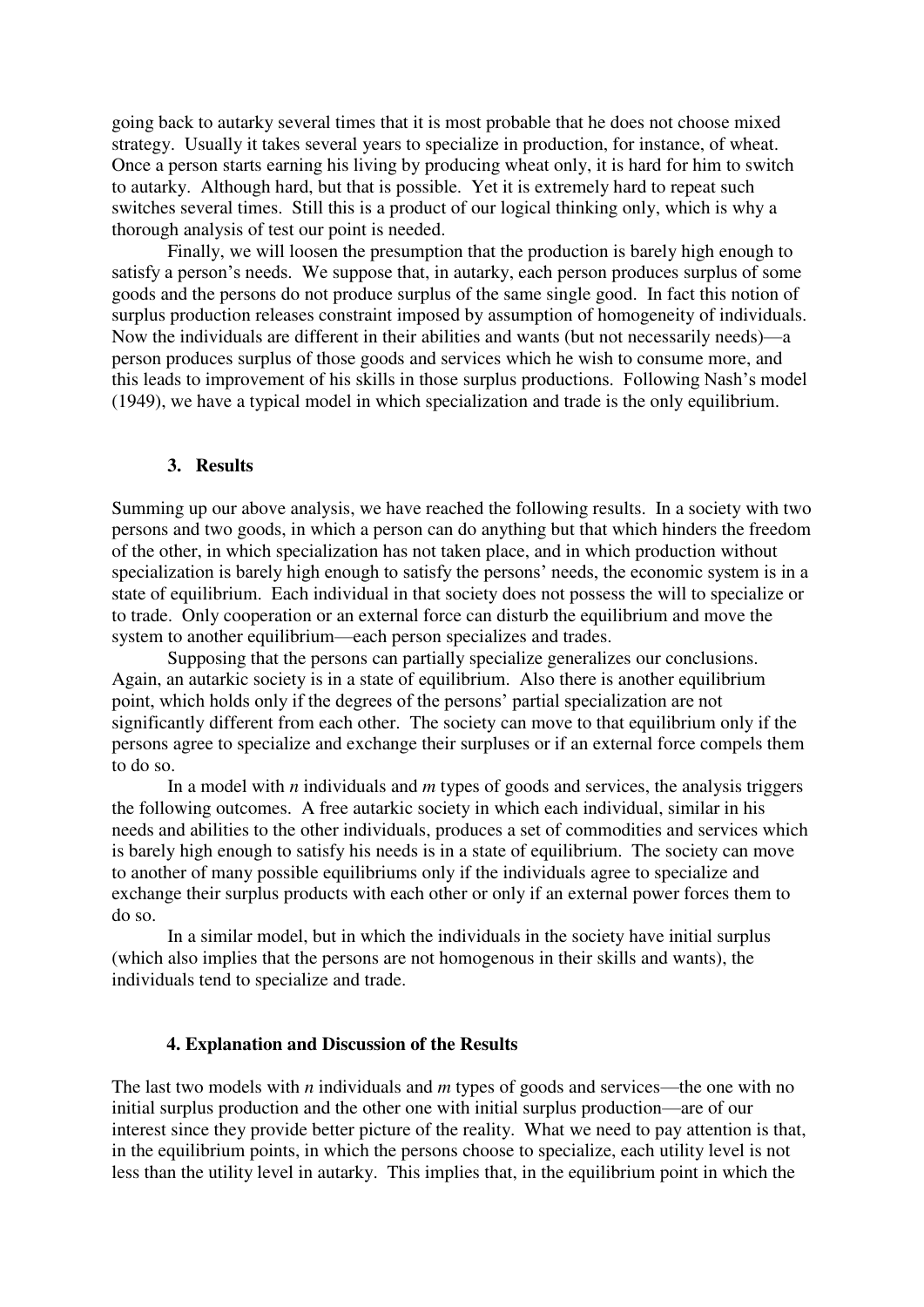persons choose to specialize, the income inequality is not so high that some live in extreme poverty whereas the others reside in luxury. By extreme poverty, we mean a condition in which a person's utility level is less than that under autarky. If a person's utility level under the equilibrium in which the persons choose to specialize is less than that under autarky, the person leaves the market and chooses to live in autarky.

However, history demonstrates that opposite happened during the slavery period. History informs that the slaves suffered extreme poverty while the slave owners enjoyed luxurious lives. Although the slaves were supposed to choose autarky according to the model, we observe high degree of specialization.

The main reason of the contradiction is that the slaves did not possess freedom—it would have been a quite amazing picture of slaves leaving their owners to live in autarky. There is no doubt that the slaves wanted to escape their owners and to live in autarky; alas, we know that the owners would have punished (usually kill) the slaves if the slaves tried to escape. In other words, the slave owners controlled the slaves' freedom.

That control of freedom is the root cause of the earliest income inequality and possible reason of the earliest economic growth and division of labor. If we assume that there was no surplus in autarky, then the slave owners have compelled specialization among the slaves against the latters' wills. Most probably, the slave owners have not had in mind to divide labor among slaves in order to increase output. Rather, the slave owners have taken such actions because that was the most convenient way of ruling for them. Having forced division of labor, the slave owners have also prevented trade among the slaves by taking away substantial part of the slaves' productions. In other words, the slave owners, on the one hand, have forced division of labor among slaves and caused economic growth, and, on the other, they have triggered income inequality. The latter action has pushed the slaves to leave for autarky, but, because their freedom was controlled by the slave owners, the slaves have kept on doing their routine and tiresome jobs. If we suppose there was no initial surplus in autarky, then the root cause of the earliest specialization of labor, growth, inequality, and their positive correlation has been slavery.

If we assume there was surplus production in autarky, then the slave owners forcefully have, first, taken away the goods and used the services produced by the slaves and, later, forced specialization. In this case, initially the slave owners have not had to force the slaves to specialize since the "slaves" (the word appears in brackets because free people become slaves only after slave owners control the people's freedom) individually tended to do so. The only purpose that the slave owners had to achieve in this stage has been to forcefully take away production of slaves, thus decreasing degree of trade among the slaves. Such action has caused the slaves to leave the market; yet their right to leave the market has been restricted by the slave owners. Having taken away most part of the slaves' production, the slave owners now have compelled specialization. In this case, we have similar picture as in the above one with some differences: that the fundamental cause of the earliest specialization of labor and thus economic growth has been people's propensity to trade; that the reason of the subsequent specialization, growth, and the earliest income inequality, and the variables' interrelations has been slavery.

Our findings hold that individuals tend to specialize and trade only if their utility levels under *Specialize* strategy are higher than under autarky. Otherwise the individuals prefer to live in autarky. History shows that, during slavery period, slaves have specialized even though their utility levels under specialization were lower than under autarky. The reason is that slaves, who have lived in free autarkic society, have been forced to specialize and to dispose production of their labor to slave owners. In essence, the reason of such occurrence is that slave owners compelled the salves to specialize and consumed significant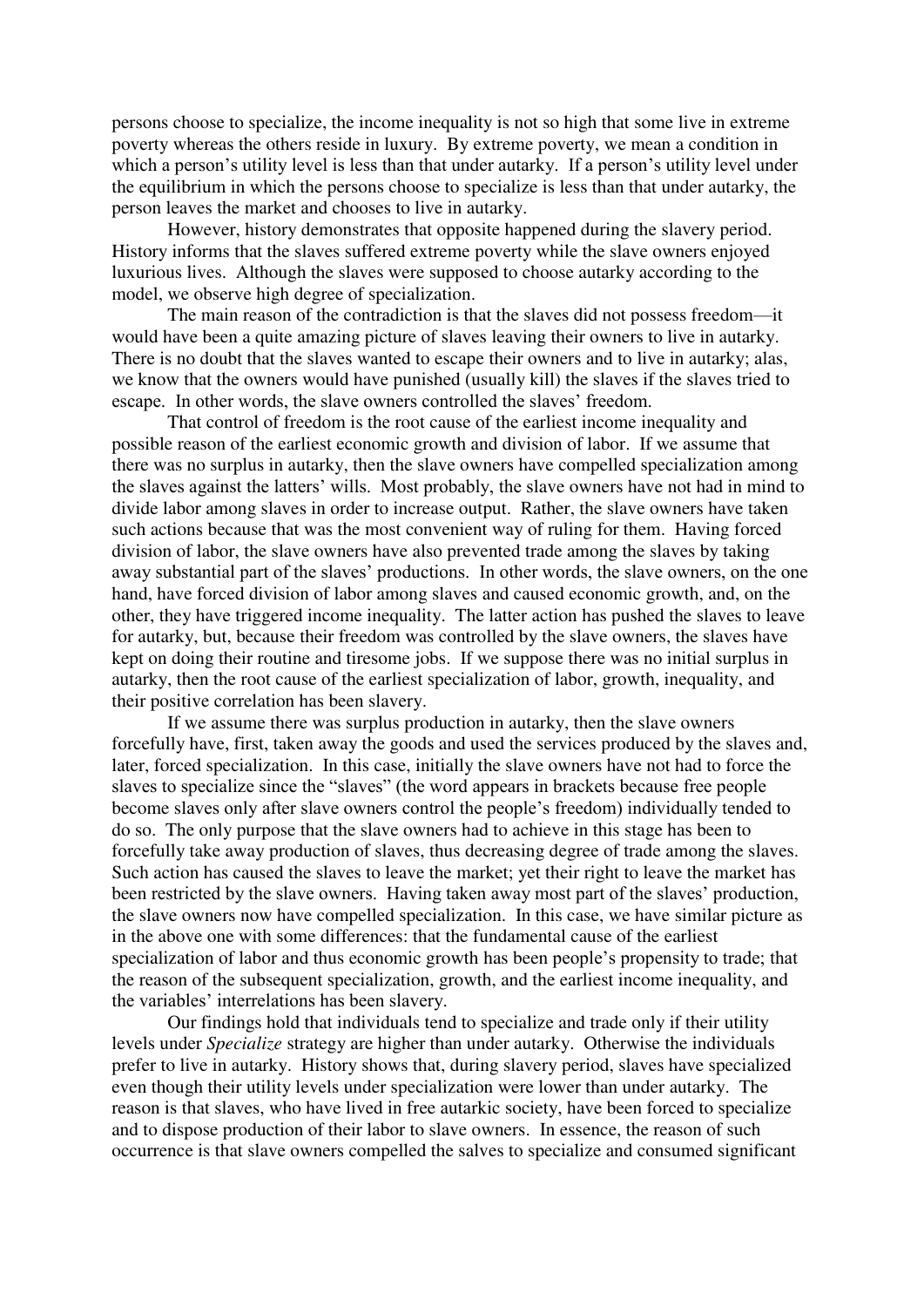proportion of the slaves' productions which decreased slaves' utility level below the autarky level.

#### **4. Comparison of the Findings with Other Studies**

Some may argue that our study does not consider the slave owners as persons who specialize in controlling freedom. Although the argument seems sound, it is flawed. The paper analyzes specialization of persons in different branches of productions. All the produced commodities and services in those different branches add up to the total production. Control of someone's freedom cannot increase total production; it rather transfers someone's production to another. In essence, the slave owners redistribute income rather than they generate it. This is why control of freedom cannot be considered as specialization in a certain production.

To that some may accuse us in excluding slave owners from our model. It is true that we do not include slave owners to the model and consider them as external agents. This is one of the weaknesses of our analysis. We need to develop this aspect of our model; nevertheless, it is out of scope of our work.

Some other may claim that redistribution of income by slave owners is a service that requires certain effort and has increased entire income in the society by causing specialization. The former part of the argument is flawed whereas the latter part may hold true only under certain conditions. In fact, income redistribution by slaves is a type of service that restricts freedom of certain individuals whereas usual service does not. Income has been redistributed mainly from slaves to slave owners against the slaves' wills. However, any type of other services not only does not hinder individual freedom but also is desirable. That the income redistribution by slaves has stirred economic growth may be true only under the following conditions: in autarkic society there is no initial surplus; and individuals in the society either are not aware that specialization and trade can lead to economic growth, or they know about it but, in order to avoid risk, do not wish to specialize and trade by mutual agreement. Nevertheless, it is questionable whether that has been a case in autarky. Therefore, we need to avoid such constraints in order to provide general elucidation of our main issue.

Also our findings are in line with those of the earlier authors who have conducted similar studies. Results of our analysis are consistent with those of Tolstoy's (1886) study, except for that the author gains the conclusions on the basis of philosophical judgments whereas we do the same on the basis of game theory. Similarly, our results are in line with Marx's (1867) findings with few differences. Marx states that the main reason of income inequality in capitalistic society is that capitalists control laborers and arbitrarily assign them wage rates. Our findings claim that inequality in slavery is a consequence of restriction of slaves' by slave owners. Next, our study supports the Sraffa's (1963) idea by implying that the prices are affected by those who restrict freedom of others. Though it may look our results deny Smith's (1776) theories of division of labor and income inequality, the only difference between the author's study and ours is that we provide more general picture on the issues than Smith does. The author states that division of labor is a consequence of people's propensity to trade. We do not eliminate such possibility. According to our analysis, Smith is right only if there is absolute freedom and people possess initial surplus production. On income inequality, the author distinguishes inequalities within three production factors land, capital, and labor. He claims that there are two types of forces which cause income inequality within the factors of production. One of the groups includes natural forces, i.e. market forces; and the other group consists of external powers which are exercised by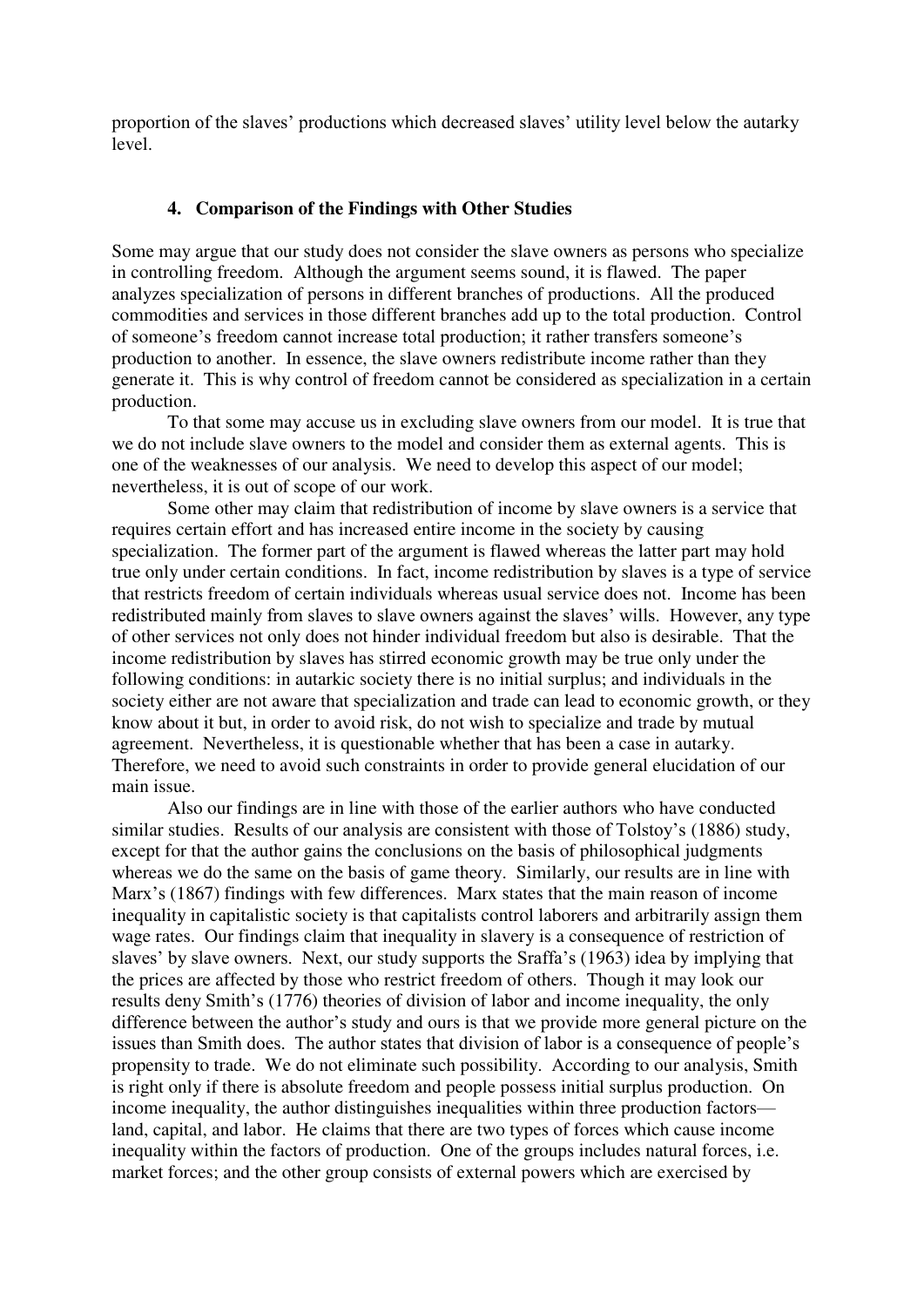government and/or corporations. Such elucidation of the causes of income inequality is reasonable only if specialization is a consequence to people's propensity to exchange and only if factors of production can be grouped to three as they are done by Smith. Our study does not deny such explanation, but it only implies that Smith's conclusions hold only under precise suppositions.

In addition, we need to note that our study does not contradict to Kuznets' (1955) and his followers' studies (Alba Ramirez and Collado, 1999; Banerjee and Duflo, 2003; Barro, 2000; Fishman and Simhon, 2002; García-Peňalosa and Turnovsky, 2006; Kuştepeli, 2006; Lee and Roemer, 1998; Milanovic, 2006; OECD, 2011; Panizza 2002; and Willen et al., 2008). This group of authors analyzes the effects of different variables on income inequality and/or economic growth. Taking under consideration Tolstoy's (1886) elucidation of evolution of freedom control from slavery to capitalistic system, we may be imply that the above authors find forces, which are consequences of freedom control and which affect inequality and/or growth.

In addition, our findings may elucidate one of the possible causes why Kuznets and his followers reach ambiguous conclusions. The reason of the uncertainty may be the following. On one hand, governments of some countries adopt policies purposed to increase freedom in the market, and those of some other states introduce laws which contribute to equal income distribution. Some of the policies are successful and decrease income inequality. On the other hand, richer income brackets still can influence market prices.<sup>3</sup> Depending on which of the forces higher than the other, income inequality widens/shrinks. However, deeper research on the relation between our study and the study of these authors needs to be conducted.

#### **5. Conclusion**

-

On the basis of the above discussion, we have found that *the reason of the earliest income inequality is the restriction of freedom of some persons by the others*—which is slavery. The cause of the earliest division of labor and economic growth is ambiguous. Yet the cause of specialization and economic growth which have been accompanied with income inequality is the limitation of freedom of some individuals by the others too. *Such limitation of freedom (i.e. slavery) has caused positive correlation of division of labor, growth, and inequality*.

Although our model serves as a general picture of how inequality and growth have appeared, it is restricted to analyze the beginnings of market relations only. It needs to be developed further and the results obtained need to be supported by appropriate data to elucidate the modern economic system.

In addition, we do not consider mixed strategy game. The reason is that is we think that using mixed strategy is so difficult for a person that he does not tend to apply it. Yet this question needs to be thoroughly studied.

Still our analysis helps to view the relation between division of labor, economic growth, and income inequality from a different angle. Our findings are more general and analyses are simpler than those of the earlier authors. By applying game theory, we have found that the earliest inequality, and possibly the earliest specialization and growth, is based on restriction of freedom of some people by other ones. This control of freedom is a root

<sup>&</sup>lt;sup>3</sup> According to Naqvi (2008), richer income groups of the United States, decided to move their capital from the US to countries with lower wages, such as China and India. This increased unemployment in the US from 4.6% in 2007 up to 9.3% in 2009. And top 1% income group in the country, who possessed 8% of income, earned 24% of income in 2006.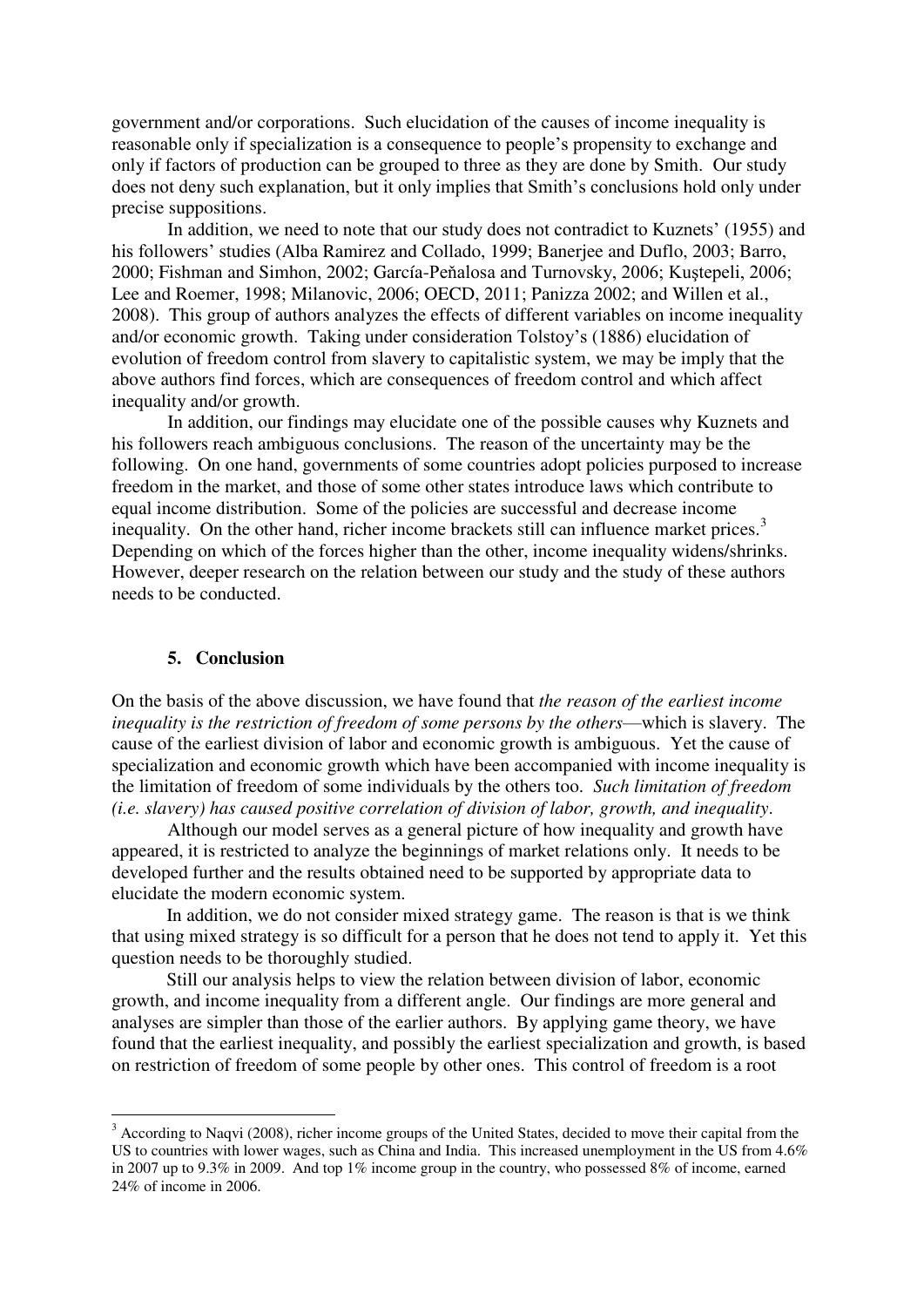cause which has triggered positive correlation between economic growth and income inequality.

# **Acknowledgements**

Philosophical works by Leo Tolstoy, one of the greatest minds in human history, helped me to view the issue of income inequality from a different angle. I am grateful to Anastisiya Saparaliyeva, Hannepes Taychiyev, Heather Walker, and Hernando Zuleta for their comments and support. I am indebted to Dragon Oil (Turkmenistan) Ltd for providing comfortable work conditions to accomplish this paper.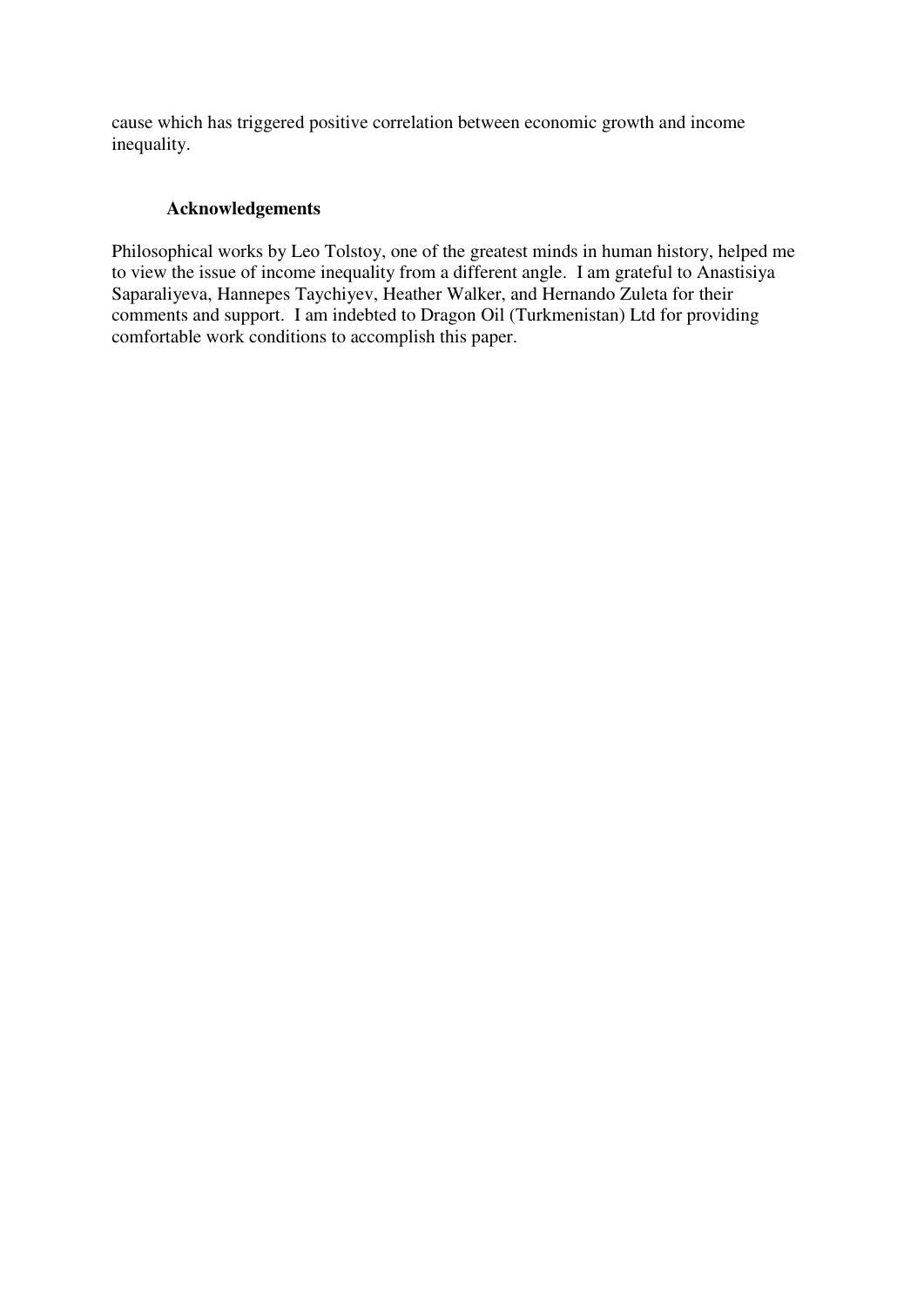#### **References**

- Alba-Ramirez, A., and L. Collado. (1999). "Do Wives' Earnings Contribute to Reduce Income Inequality?: Evidence from Spain." *IVIE Working Papers*. [http://www.ivie.es/downloads/docs/wpasad/wpasad-1999-11.pdf.](http://www.ivie.es/downloads/docs/wpasad/wpasad-1999-11.pdf) Accessed 20 February 2011.
- Banerjee, A. V., and E. Duflo. (2003). "Inequality and Growth: What Can the Data Say?" *Journal of Economic Growth* 8(3), 267-299.
- Barro, Robert J. (2000) "Inequality and Growth in a Panel of Countries." *Journal of Economic Growth* 5(1), 5-32.
- Boatright, M., D. Gargola, and R. Talbert. (2004). *The Romans: from Village to Empire.* New York: Oxford UP, 2004.
- Cantor, N. F. (2003). *Antiquity: the Civilization of the Ancient World.* New York: Harper Collins Publishers.
- Fishman, A., and A. Simon. (2002). "The Division of Labor, Inequality, and Growth." *Journal of Economic Growth* 2(7), 117-136.
- García-Peňalosa, C., and S. J. Turnovsky. (2006). "Growth and Income Inequality: a Canonical Model." *Economic Theory* 28(1), 25-49.
- Kuştepeli, Y. (2006). "Income Inequality, Growth, and the Enlargement of the European Union." *Emerging Markets Finance and Trade* 24(6), 77-88.
- Kuznets, S. (1955). "Economic Growth and Income Inequality." *American Economic Review*  45(1), 1-28.
- Lee, W., and J. E. Roemer. (1998). "Income Distribution, Redistributive Politics, and Economic Growth." *Journal of Economic Growth* 3(3), 217-240.
- MacKendrick, P., D. J. Geanakoplos, J. H. Hexter, and R. Pipes. (1969). *Western Civilization: Paleolithic Man to the Emergence of European Powers.* Ed. W. L. Langer. New York: American Heritage Publishing Co., Inc.
- Marx, K. (1867). *Capital: a Critique of Political Economy.* McMaster University, the Marx-Engels Archive. [http://socserv2.socsci.mcmaster.ca/econ/ugcm/3ll3/marx/cap1/index.html.](http://socserv2.socsci.mcmaster.ca/econ/ugcm/3ll3/marx/cap1/index.html) Accessed 10 September 2012.
- Milanovic, B. (2006). "Global Income Inequality: What It is and Why It Matters?" *DESA Working Paper No. 26*. [http://www.un.org/esa/desa/papers/2006/wp26\\_2006.pdf.](http://www.un.org/esa/desa/papers/2006/wp26_2006.pdf) Accessed 2 December 2011.
- Naqvi, Nadeem. (2008). "Real Economy Causes of the Great Deprivation of Early 21st Century." *MPRA Paper No. 11369*.<http://mpra.ub.uni-muenchen.de/11369>Accessed 28 February 2013.
- Nash, J. F. (1949). "Equilibrium Points in n-person Games." *Proceedings of the National Academy of Sciences of the Unites States of America* 36, 48-49.
- OECD. (2011). *Growing Income Inequality in OECD Countries: What Drives it and How Can Policy Tackle it?* Paris: OECD Publishing.
	- [www.oecd.org/dataoecd/32/20/47723414.pdf.](http://www.oecd.org/dataoecd/32/20/47723414.pdf) Accessed 8 February 2011.
- Panizza, U. (2002). "Income Inequality and Economic Growth: Evidence from American Data." *Journal of Economic Growth* 7(1), 25-41.
- Smith, A. (1776). *An Inquiry into the Nature and Causes of the Wealth of Nations.* 7th ed. Ed. E. Cannan. London: Methuen & Co., Ltd., 1904. *Library of Economics and Liberty.* http://www.econlib.org/library/Smith/smWN.html. Accessed 3 August 2011.
- Sraffa, P. (1963). *Poduction of Commodities by Means of Commodities.* Bombay: Vora & Co., Publishers Pvt. Ltd.